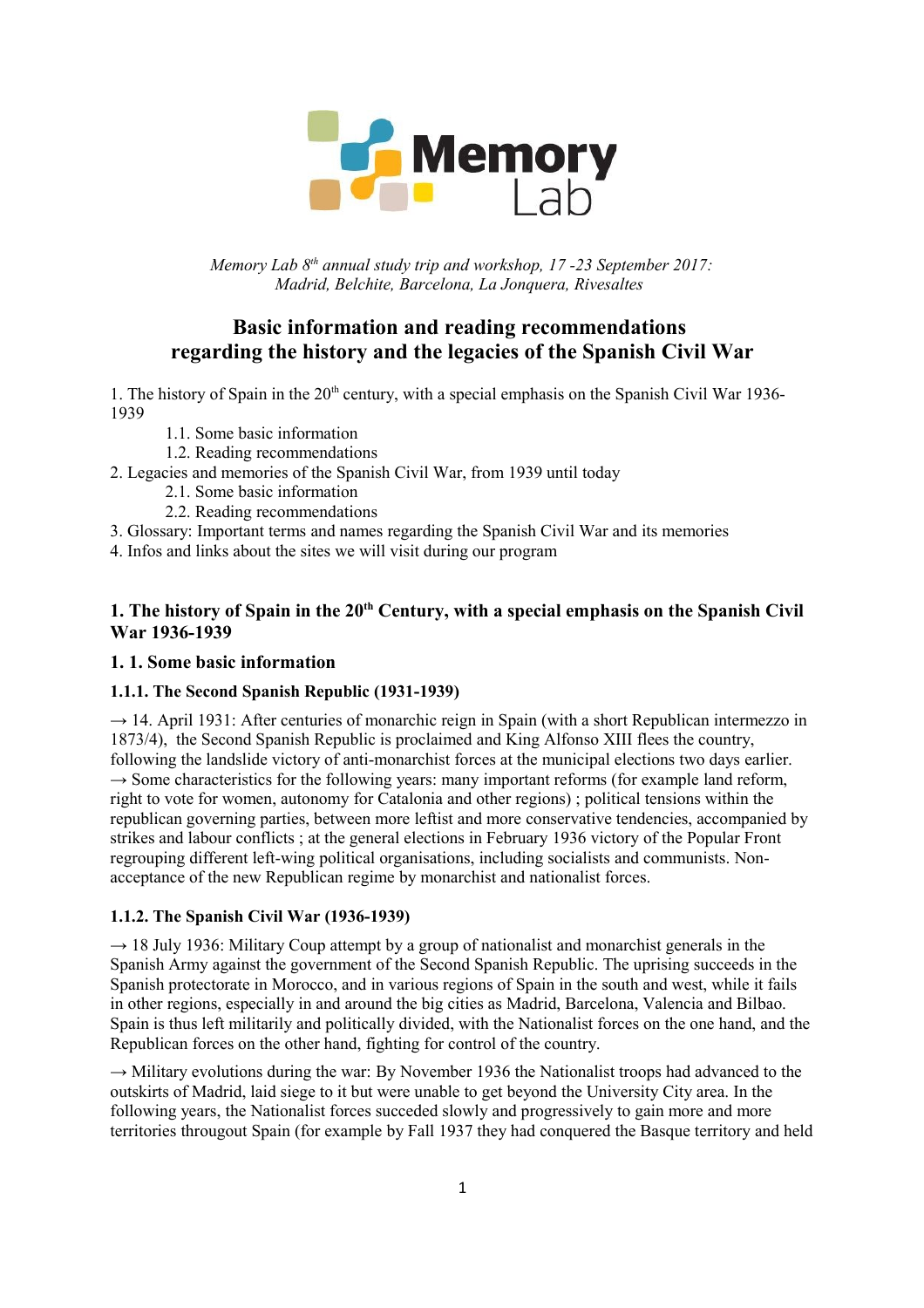the whole northern coast), while the Republicanas launched various offensives against the nationalist forces but could never convert them into strategic victories. In February 1939, Catalonia was conquered by the Nationalist forces, and in March 1939, the last Republican armies begun to disband and surrender, and Nationalist forces entered Madrid end of March 1939.



#### $\rightarrow$  Political evolutions during the war:

On 1 October 1936 Franco was formally recognised as *Caudillo* (leader) for the Spanish *patria* by the "National Defense Committee" (*Junta de defensa nacional*), which governed the territories occupied by the [Nationalists.](https://en.wikipedia.org/wiki/Nationalist_faction_(Spanish_Civil_War)) Franco definitely consolidated his position as the dominating military and political Nationalist figure in April 1937, when he merged the various nationalist groups into one organization under his direct authority, which would then became the only admitted political organization in the territories hold by the Nationalists and then also after the war during Franco's dictatorship. - On the republican side, the resistance against the military uprising of July 1936 was first organized on a very decentralized level and in a disparate way, by militias of the trade union and workers organisations, loyal government troops, volunteers and others, the Republican government remaining widely paralyzed in this early stage. In some parts of the territory, especially in Aragon and Catalonia, the fight against the nationalists was accompanied by a social revolution, and the republican camp was marked by significant divisions: On one side anarchists and militant socialists, who viewed the war as a revolutionary struggle and spearheaded collectivization of agriculture, industry, and services; on the other side more moderate socialists and republicans, whose objective was the preservation of the Republic. Within the Republican Government, the more moderate positions prevailed, and, with support of the Communist Party, the government succeeded progressively to regain some of its authority and control, partially through violent fights against anarchist and other leftist forces, as in Barcelona in May 1937.

 $\rightarrow$  The international dimensions of the war: On 9 September 1936 in London was created the "Non-Intervention Committee" which promised international non-intervention in the Spanish Civil War,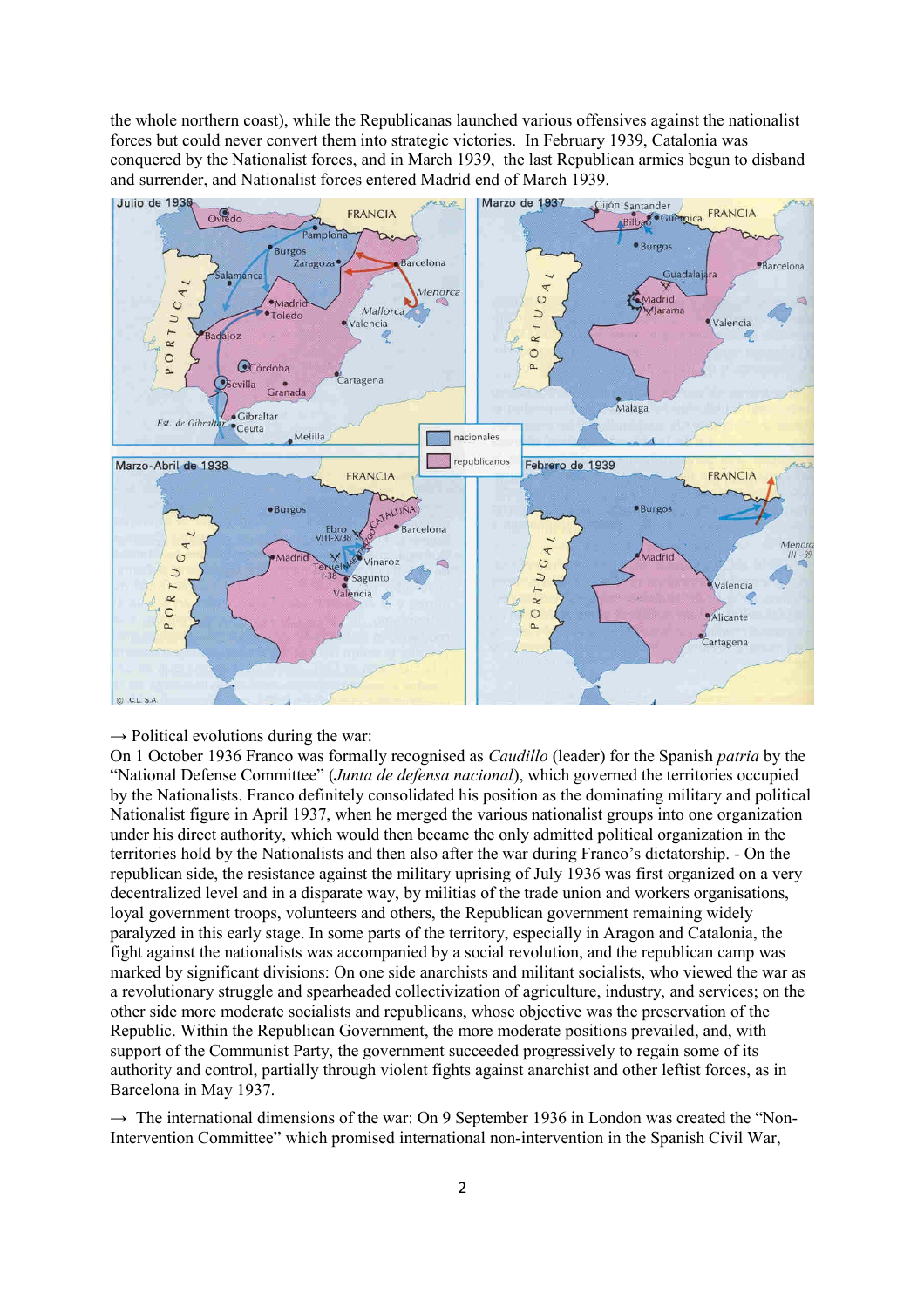including an embargo on all arms to Spain. The initiative was led by France and Great-Britain, and was officially joined by Germany, Italy and Soviet Union. The three latter countries nevertheless got heavily involved in the war, militarily and politically, with Nazi Germany and Fascist Italy supporting the Nationalist forces, while the Soviet Union supported the Republican side. The international involvement concerned not only the governmental level: From the beginning of the war many individuals from various countries wanted to participate in the fight on the Republican side ; many of them joined the International Brigades, which were set up in response to the call of several organisations, and were mainly controlled by the Comintern. Around 35.000 volunteers from more than 50 different countries fought on the Republican side in the International Brigades, and 15,000 others served in medical or auxiliary units. The International Brigades participated in several battles against the Nationalists before being dissolved by the Republican government in Fall 1938.

#### $\rightarrow$  Violence and repression:

On the basis of research made by the historian Francisco Espinosa Maestre and others, the victims of repression and violence behind the front lines can be estimated to approx. 180.000 persons: - Approx. 130.000 killed by nationalist forces during and after the civil war (approx 1/3 after the war). Until today approx. 110.000 bodies still remain in mass graves.

- Approx. 49.000 killed by Republican forces, among them more than 6.000 priests/members of the clergy. Most of these victims were later exhumed from their mass graves and buried during the Franco-era.

In the view of serious historians the repression from Republican side was very often a "hot repression", in the first phase of the civil war, which decreased the more the Republican government regained control in its territory against other republican forces; while on Nationalist side, there was a systematic repression behind the lines, partially in pseudo-legal form through military courts after 1937. In 1939, more than 350.000 persons were held by the Nationalist forces in prisons, concentration camps and working bataillons.

The victims of military battles between 1936 and 1939 is estimated to approx. 170.000 persons.

 $\rightarrow$  Victory and defeat: The Francoist troops conquered Catalonia beginning of 1939 and finally Madrid beginning end of March 1939, and on 1 April 1939 Franco announced the victory of the Nationalist troops and the end of the war. - In the framework of the conquest of Catalonia by the Nationalist forces in February 1939 a mass exodus of soldiers and civilians loyal to the Republican government took place from Catalonia over the Pyrenees towards France. In April 1939, all together around 450.000 persons were in exile, most of them in France where they were put in refugee camps opened by the French government nearby the border (biggest camp with at least 70.000 refugees in Saint-Cyprien). Until end of 1939, approx. 300.000 returned to Spain, more then 10.000 went to South America and especially Mexico, 4.500 to the Soviet Union, while around 140.000 stayed in France.

#### **1.1.3. The Franco-Dictatorship (1939-1975)**

 $\rightarrow$  Some characteristics: Harsh and systematic political repression ; centralism and abolition of the autonomy of the provinces ; alliance with the Catholic church, one of the main pillars of the dictatorship; economic liberalization in the 1960s but upholding of the political repression.  $\rightarrow$  International relations: Rapprochement with the USA and Great Britain at the end of Second World War, followed by a period of strong self-isolation; from end of the 1950s self-presentation as "Guard Post of the West" against communism, in the context of the Cold War. Opening of Spain for tourism from the the 1960s on.

 $\rightarrow$  Republicans in Exile: During Second World War, strong presence of Spanish Republicans (more than 50.000) in French Army and Resistance. In the same time thousands Spanish Republicans were deported during the Vichy-regime to Nazi camps, especially to the concentration camp Mauthausen in Austria. - Important centars of exile and opposition to Franco after Second World War: Paris, Mexico, Moscow (main seat of the exiled Spanish Communist Party PCE). Many intellectuals are part of the exile (for example Jorge Semprun, Max Aub, Luis Bunuel, …), which sees a strong cultural production. Maintenance of a Republican exile-government, first in Mexico, then from 1946 (until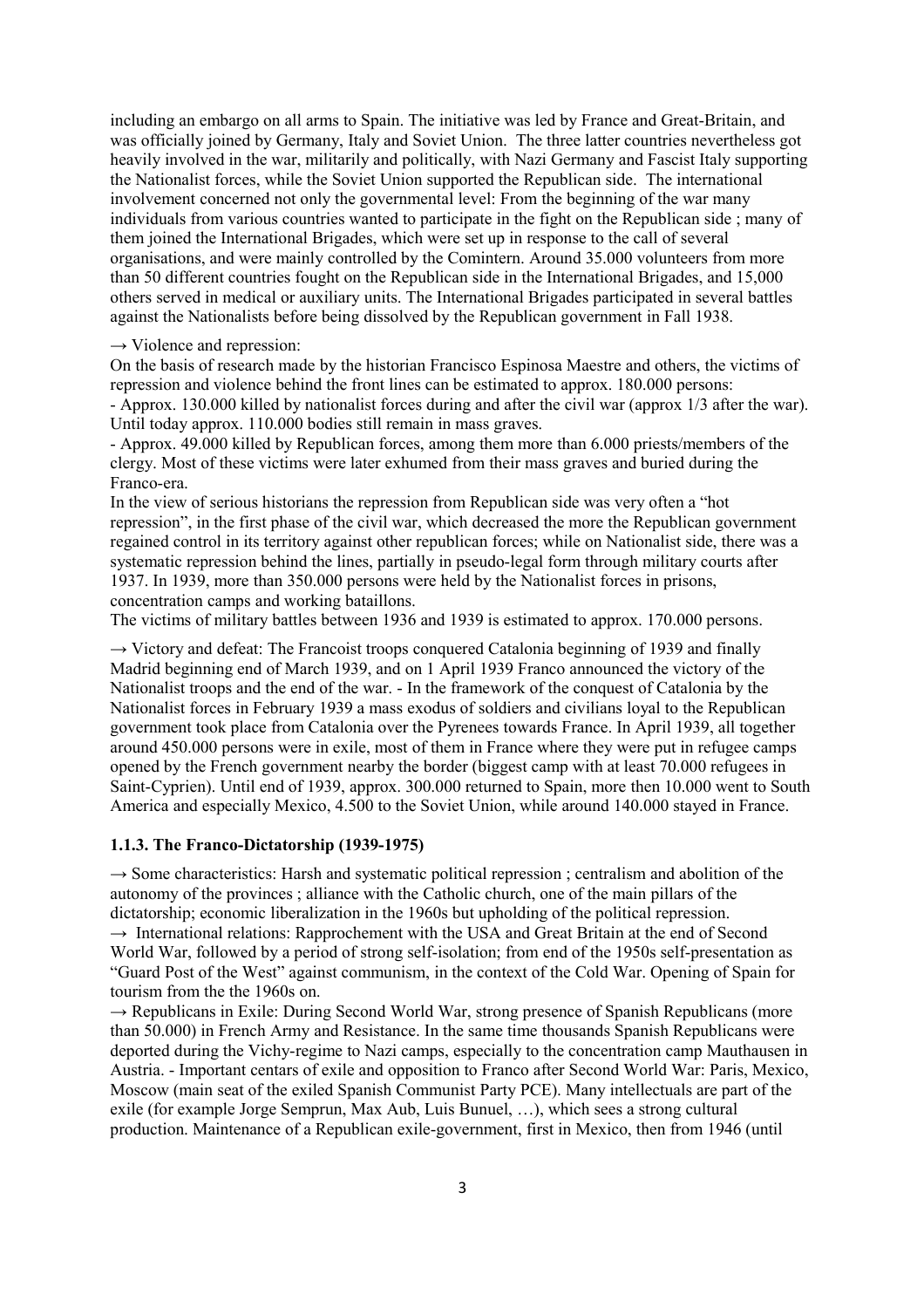1977) in Paris. Recognized by 11 countries, among them Soviet Union, but most of them finally also recognize Franco's government, with the exception of Mexico and Yugoslavia.

 $\rightarrow$  Partially underground resistance from Republicans against Franco in Spain (sabotage, kidnapping, symbolic actions), especially between 1939 until 1952, by the PCE, also by anarchists (especially in Barcelona)

#### **1.1.4. The transition of dictatorship to a Parliamentarian Monarchy (1975 – 1978/81/82)**

 $\rightarrow$  After the death of Franco, process of restoration of democracy in Spain, through a long process of negotiation between the reformist sectors of Francoism and the different political forces of the democratic opposition which work together for political reforms and a new Constitution.

 $\rightarrow$  Some significant events:

- 20.11.1975: Death of Franco.

- 22.11.1975: Juan Carlos, grandson of Alfonso XIII, is proclaimed King. Franco had designated him in 1969 as his official successor.

- July 1976: Juan Carlos nominates former Franco-Minister Adolfo Suarez as chief of government

- April 1977: Legalisation of PCE, which accepts monarchy, free market, and abandons its request of prosecuting Francoist crimes, and dissolution of the remaining institutions of the "Movimiento Nacional"

- June 1977: First democratic elections – won by the conservative coalition "Union de Centro Democratico" (UDC), second place for the Socialists (PSOE) under Felipe Gonzalez, ahead of the Communist Party (PCE)

- December 1978: Proposal for constitution accepted by 87,1% of the voting population in referendum, and the new, democratic Constitution comes into effect

- April 1979: First municipal elections, PSOE becomes strongest political force, especially in the big cities

- 23.2.1981: Attempt and collapse of a military coup led by Lieutenant-Colonel Antonio Tejero

- October 1982: The PSOE wins the general elections, Felipe Gonzales becomes chief of government

#### **1.1.5. The development of democratic Spain (1982 until today)**

 $\rightarrow$  Some characteristics and events of this period:

- Political alternance between the two dominating parties: on the one hand the governments led by the social-democrat PSOE, from 1982 to 1996, led by Felipe Gonzales, and from 2004 to 2011, led by Jose Luis Zapatero; on the other hand the governments led by the conservative "People's Party" (PP), from 1996 – 2004, led by Jose Maria Aznar, and since 2011, led by Mariano Rajoy

- 1986: Spain joins the European Economic Community, and decides per referendum to stay in the NATO (which Spain had joined in 1982)

- A strong economic development especially in the 1990s, and severely hit by the economical crisis 2008-2013

- The permanence of the dispute around autonomy-status and independence movements of certain regions, especially Catalonia and Basque country ("peripheric nationalism" against "central nationalism")

- The appearance of new political parties and movements, as *Podemos*, founded in 2014

# **1.2. Reading recommendations regarding the history of Spain in the 20th Century, with a special emphasis on the Spanish Civil War 1936-1939**

#### **1.2.1. Basic overwiews / introductions**

- Pierre Vilar, Histoire de l'Espagne, Que sais-je, 2009 (first published in 1947, now the 22<sup>nd</sup> (revised) edition); English version: Spain. A brief history, Pergamon Oxford, 1967 (a classic)

- Pierre Vilar, La guerre d'Espagne, Que sais-je, 2013

- Helen Graham, The Spanish Civil War. A very short introduction, Oxford University Press, 2005 ; German translation: Der Spanische Bürgerkrieg, Stuttgart, Reclam, 2008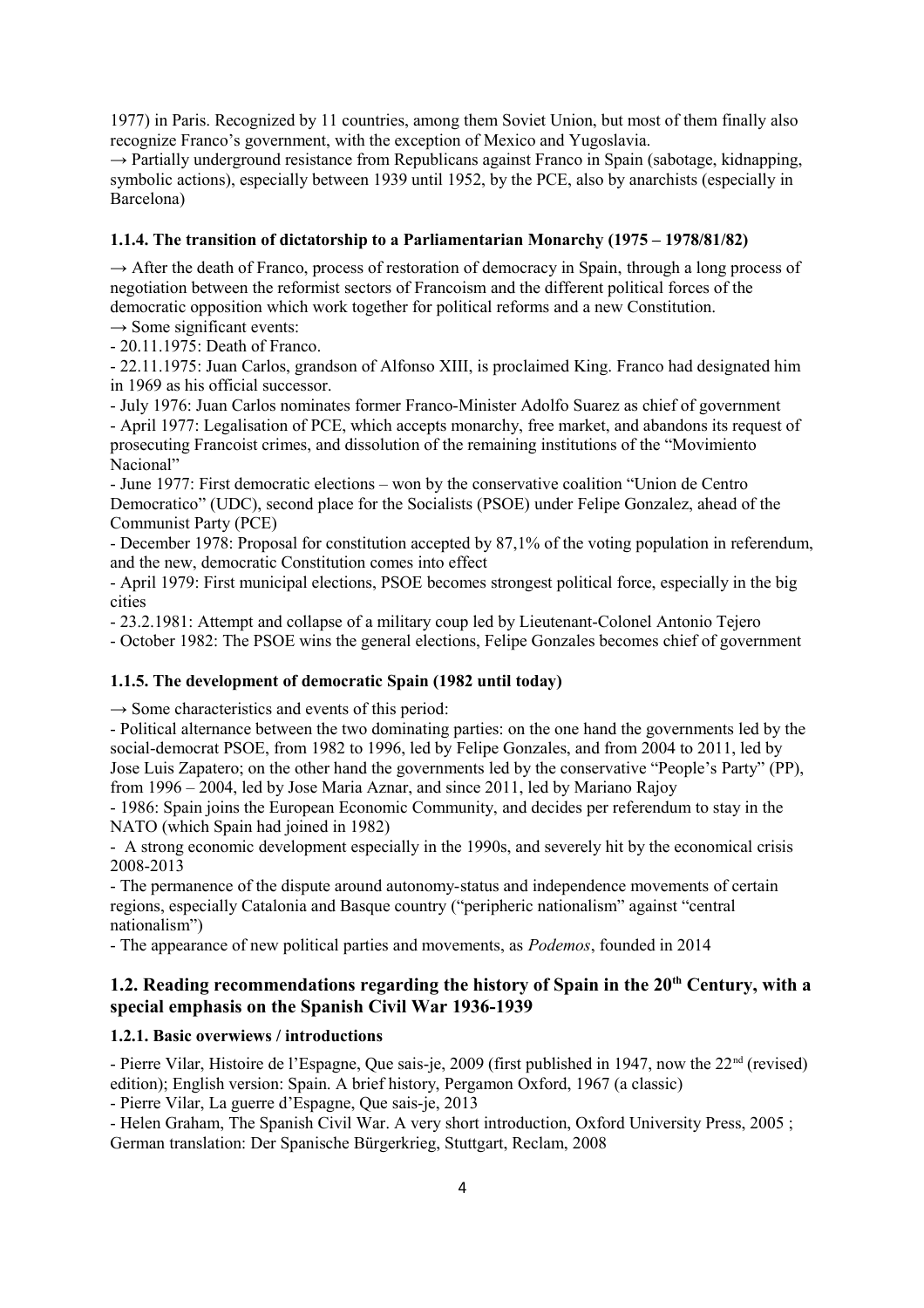#### **1.2.2. Going deeper**

- Paul Preston, The Spanish Holocaust: Inquisition and Extermination in Twentieth-Century Spain. London, Harper Collins, 2012. Reviews of the book: <https://www.theguardian.com/books/2012/mar/09/spanish-holocaust-paul-preston-review> <https://newrepublic.com/article/102134/spanish-holocaust-francisco-franco>

- On the participation of Yugoslav volunteers in the International Brigades see Vjeran Pavlakovic, Yugoslav volunteers in the Spanish Civil War, Belgrade, 2016, available as pdf: <http://www.rosalux.rs/all/yugoslav-volunteers-spanish-civil-war>

- A series of books (contemporary accounts, academic books, contemporary novels) in English about the Spanish civil war, recommended by a Spanish website: <https://www.thelocal.es/20160718/spanish-civil-war-books-must-read-best>

- A comprehensive list of films about the Spanish civil war and the Franco-years: <http://www.imdb.com/list/ls052786052/>

- Another list of films, with trailers of the movies: <https://theculturetrip.com/europe/spain/articles/5-films-that-tell-you-about-the-spanish-civil-war/>

### **2.1. Legacies and memories of the Spanish Civil War, from 1939 until today: Basic info**

#### **2.1.1. Under Franco: An imposed and aggressive narrative about Victory and Peace**

#### 2.1.1.1. The Francoist memory of the Victory (1939-1950/1960s)

 $\rightarrow$  Some characteristics: elimination of any positive memory of the Second Republic, demonization of the Second Republic, presented as time of chaos and terror, dominated by Communists and Anarchists / the war presented as *Alzamiento Nacional* (national uprising) or as *Cruzada*, as crusade "for God and Spain" against communism. One-sided, aggressive victory-narrative ; strong dichotomy between victors and defeated: most of the dead of the winners are exhumed, honoured and commemorated, while the defeated cannot bury their dead and are presented, persecuted and judged as the only ones who committed crimes and as those who are guilty for everything.

#### 2.1.1.2. The partial shift from "Victory" to "Peace" (1950/60s-1975)

 $\rightarrow$  Some characteristics: While the aggressive victors/vanquished-discourse continues to prevail, it is partially attenuated by a more conciliating peace-discourse, which partially includes the idea of "shared guilt" between different sides, but which continues to be very one-sided and to refuse the expression of Republican memories. Leitmoto: "Franco is the one who brought peace and reconciliation to Spain which has until then always been divided by violence"

### **2.1.2. Dealing with the past during the transition to democracy (1975 – 1978/1981/1982): Towards the "pact of silence"**

#### $\rightarrow$  Some characteristics:

- A short period of vivid and public controversies about the past ; starting of first economical support measures to different categories of beneficiaries of the Republican side, and some exhumations of mass graves are carried out but they basically stop in 1981.

- The Amnesty Law from 15.10.1977: decision for de-facto-impunity regarding past crimes, voted by governmental and opposition parties. The Amnesty Law was not so important for political prisoners of this time - 89 political prisoners remained at this time and were subsequently liberated – , but for political, judicial and symbolic reasons: It put on the same level crimes of Francoism and crimes committed by the Republicans, and de facto shielded any Franco-era crime (not only during the war,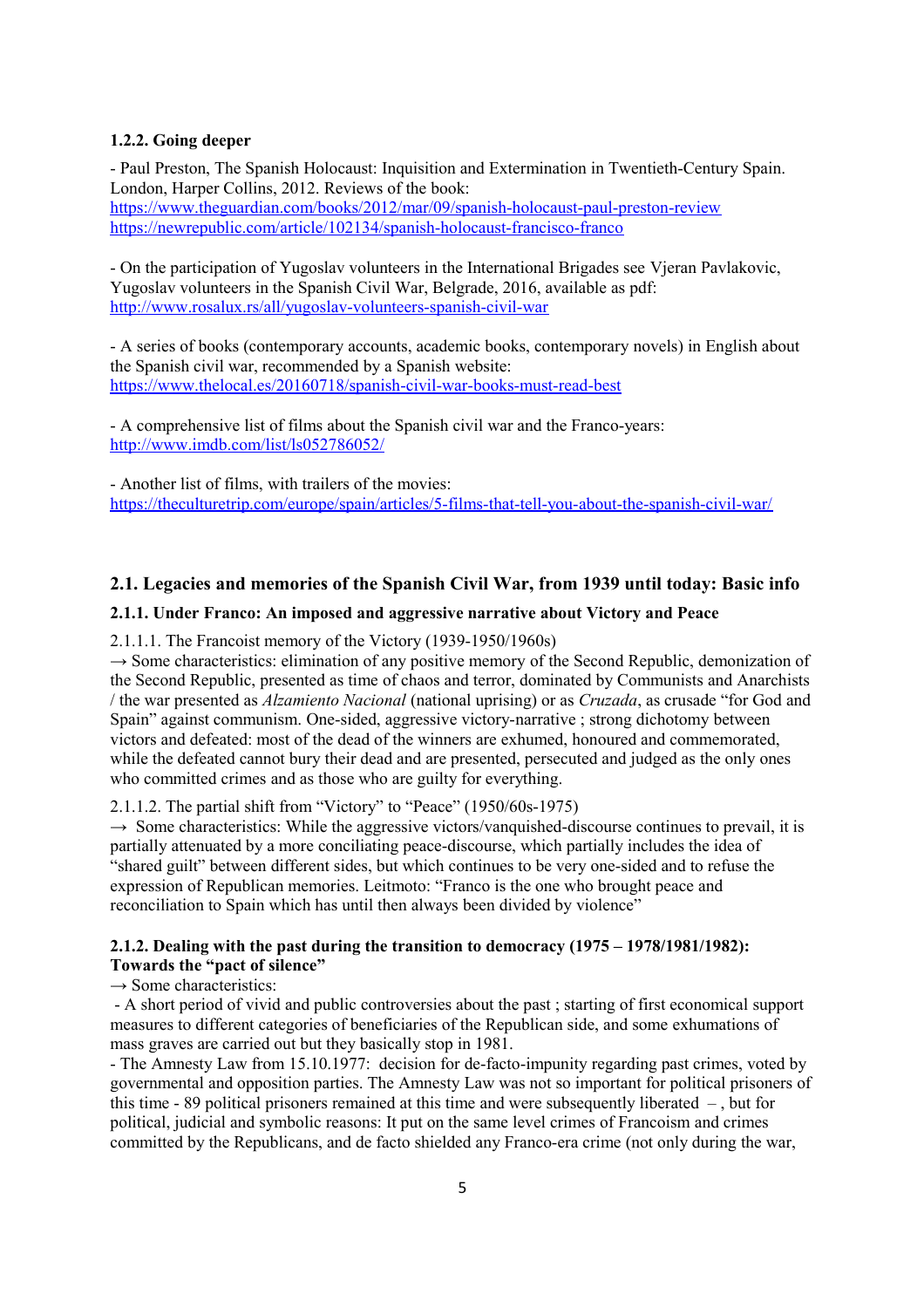but also for the entire dictatorship) from being put under trial. Result is that until today no trial has been undertaken in Spain for crimes committed by the Franco-regime.

- The attempted putsch of 23.2.1981 (23-F) reinvigorates the fears of a recurrence of the civil war.

### **2.1.3. The political "neutralization" of the past in the 1980s and 1990s: The "pact of silence" in action**

 $\rightarrow$  Some characteristics

- In the political sphere avoidance to tackle the war and dictatorship ; attempts not to attack the Francoist memories, but to neutralize and ignore them. Examples: the celebration of 1<sup>st</sup> April "Day of Victory" during the Franco era is changed to "Armed Forces Day" ; Francoist public memorials, such as the Valley of the Fallen, are not used any more for official occasions (but remain sites of pilgrimage for Francoists); no official commemoration around the 18.7.1986,  $50<sup>th</sup>$  anniversary of the beginning of the civil war

- Some timid governmental measures in the field of memory politics, for example 1984 law which gives a rent also to former Republican soldiers

- Measures of de-francoisation of the public space (for example renaming of streets) are left to the municipalities and regions, and are rarely undertaken, except in regions which regained their autonomy and with a strong Republican heritage understanding, as in Basque country and in Catalonia

- Absence of political debates and controversies about the past, but in the same time development of a strong cultural production about the recent past (books, tv-series, congresses, etc.), including academic research.

#### **2.1.4. Challenging the "pact of silence" and the development of strong memory controversies (end of the 1990s until today): the "memory movement" and the revival of Francoist memories**  $\rightarrow$  Some characteristics:

- Development of the *movimiento memorialista* / *memory-movement* (also called movement for "the recovery of historical memory") since the year 2000, carried out by families of the victims and many different associations and initiatives on civil society level, partially in (political) competition with each other, and which became the decisive factor for re-opening the question of dealing with the Spanish Civil War and the Franco-dictatorship.

- Exhumations of mass graves of victims of the Francoist repression as one crucial activity of many of these associations (some rare associations also including Francoist victims of the Republicans who had not been exhumed during the Franco-era). Between 2000 and 2012, more than 300 mass graves have been exhumed and more than 5.700 bodies have been recovered.

- Historical Memory Law from 2007, passed under the PSOE-government, against the fierce opposition of the PP: first comprehensive political attempt in democratic Spain to actively tackle the legacies of the Civil War and Francoism through a series of measures, regulating for example the financial support of the state for exhumations and the removal of Francoist symbols. The Law was/is criticized by some as too moderate, even more as it was implemented very cautiously, while others accused the Law to be divisive for Spain and to re-open old wounds.

- Shifting of governmental commitment with arrival of the PP-government in 2011: Between 2006 and 2012 all together 25,1 Millions Euro had been given by the State for memory work, from which 8,1 millions for exhumations. In 2012, the budget is shortened by 60%, and totally suppressed in 2013. - Failed attempts by judge Baltasar Garzon to challenge judicial impunity and to carry out trials for

Francoist crimes

- Revival of Francoist / nationalist revisionist narratives about the past, started already in the 1990s, around the following discourse: The war had been wanted and provoked by the Left, Franco did not fight against democracy but against a revolution which was already ongoing and which was sponsored by Stalin.

- Numerous beatifications and canonizations of catholic "martyrs" - victims of Republican repression during the Civil war – by the Catholic Church

- Further development of academic research in Spain, especially on the repression of the Francoregime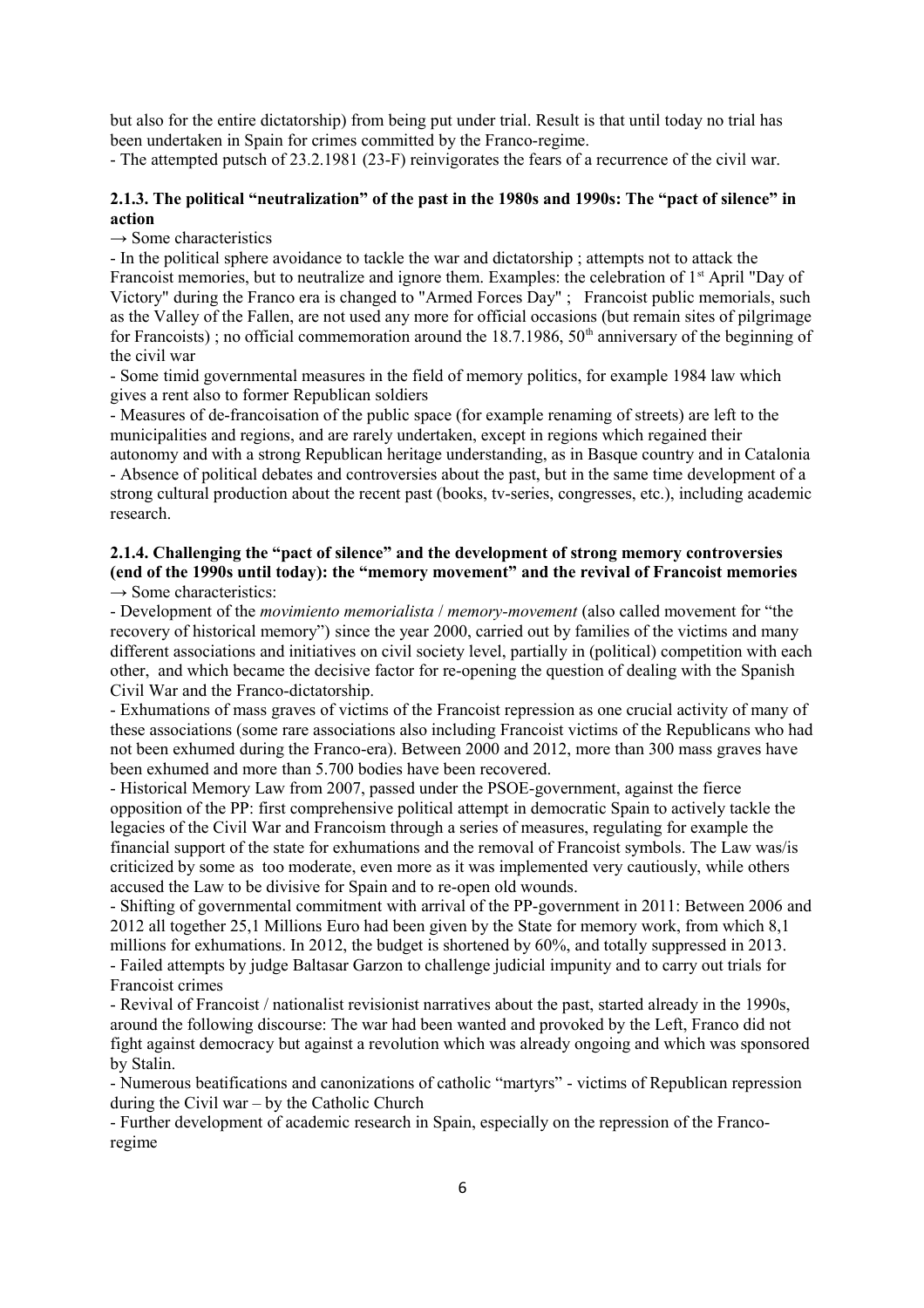- International involvements in the debate, for example February 2012: the UN High Commissioner for Human Rights demands the 1977 Amnesty Law to be repealed on the basis that it violates international human rights law.

# **2.2. Legacies and memories of the Spanish Civil War, from 1939 until today: Reading recommendations**

### **2.2.1. News-articles about the ongoing disputes on the Francoist legacies in Spain:**

<https://www.theguardian.com/world/2016/may/29/national-museum-spanish-civil-war-barcelona> ("Eighty years on, Spain may at last be able to confront the ghosts of civil war": Article in *The Guardian* from May 2016)

<http://www.bbc.com/news/world-europe-34844939>("Spain feels Franco's legacy 40 years after his death » : Article by Paul Preston from 2015)

<https://www.theguardian.com/world/2011/mar/28/spain-lingering-legacy-franco>("Spain and the lingering legacy of Franco": Article in *The Guardian* from 2011)

[https://www.nytimes.com/2015/11/20/world/europe/in-spain-civil-war-legacy-continues-to-divide](https://www.nytimes.com/2015/11/20/world/europe/in-spain-civil-war-legacy-continues-to-divide-politics-and-streets.html?_r=0)politics-and-streets.html? r=0 ("Civil War Legacy Continues to Divide Spain's Politics and Its Streets": Article in the *New York Times* from 2015)

<https://www.youtube.com/watch?v=qvBhbnd69mA>("Franco's ghost": TV-report (15 min.) from *ABC Australia* made in April 2007, the year the Spanish Parliament discussed and ratified the "Historical Memory Law")

### **2.2.2. Going deeper:**

- Paloma Aguilar and Clara Ramirez-Barat, "Past Injustices, Memory Politics and Transitional Justice in Spain" (published in 2016): an overview about the evolutions and different aspects of memory politics and transitional justice in Spain from Franco's death in 1975 until today, here accessible as pdf:

[http://www.iemed.org/publicacions/historic-de-publicacions/monografies/sumaris-fotos](http://www.iemed.org/publicacions/historic-de-publicacions/monografies/sumaris-fotos-monografies/memory-politics-transitional-justice-aguilar-paloma-ramirez-barat-clara.pdf)[monografies/memory-politics-transitional-justice-aguilar-paloma-ramirez-barat-clara.pdf](http://www.iemed.org/publicacions/historic-de-publicacions/monografies/sumaris-fotos-monografies/memory-politics-transitional-justice-aguilar-paloma-ramirez-barat-clara.pdf)

- Giles Tremlett : Ghosts of Spain: Travels Through Spain and Its Silent Past, 2nd edition 2012: Journalistic inquiry of today's Spain by the *Guardian*-correspondent to Spain, the relation of the Spanish society to the Civil War being the starting point of his journey. Here two reviews: <http://www.nytimes.com/2007/04/01/books/review/wildman.t.html> <https://spaininlondonblog.wordpress.com/2012/03/25/ghosts-of-spain-by-giles-tremlett-2nd-edition/>

- In German language: Georg Pichler, "Gegenwart der Vergangenheit. Die Kontroverse um Bürgerkrieg und Diktatur in Spanien » ("The Presence of the Past. The Controvery about Civil War and Dictatorship in Spain"), Rotbuchverlag, Zürich, 2012 : This book gathers portaits/interviews of different actors of the current memory debate in Spain as well as overview-texts about the most discussed topics, and provides therefore a very good panorma about the memory-discussion in today's Spain. Here a review of the book (in German) :

[http://www.deutschlandradiokultur.de/spaniens-verdraengte-erinnerung.1270.de.html?](http://www.deutschlandradiokultur.de/spaniens-verdraengte-erinnerung.1270.de.html?dram:article_id=242082) dram: article\_id=242082

- Website about a comprehensive research project on the impact of the exhumations of mass graves from the Spanish Civil War in contemporary Spain, led by one of our speakers, the anthropologist Francisco (Paco) Ferrandiz: [www.politicasdelamemoria.org](http://www.politicasdelamemoria.org/)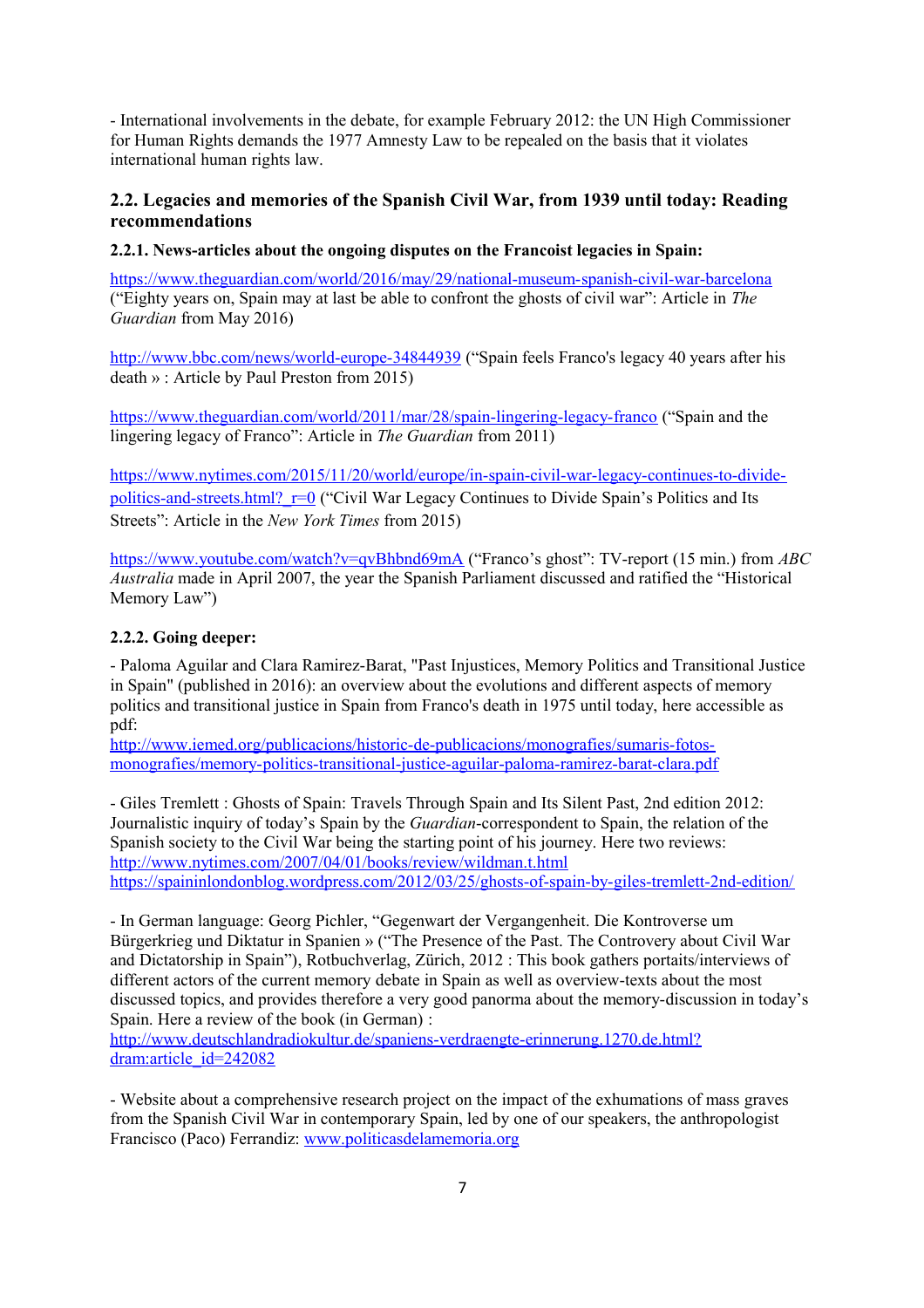## **3. Glossary: Important terms and names regarding the Spanish Civil War and its memories**

1st April: End of the war in 1939, celebrated in Francoist Spain as "Day of Victory", sometimes also as "Day of Peace", and changed in the 1980s into "Armed Forces Day".

14th April: Refers to the proclamation of the Second Spanish Republic in 1931, most important memorial day for the Antifrancoists until today (but no official holiday)

18th July: Day of the military coup in 1936, became Spanish national holiday in 1939 and remained as such during the Franco-dictatorship. It was abandoned as national holiday in democratic Spain, which celebrates as national holidays the 12<sup>th</sup> October (related to the day in 1492 when Christopher Columbus first set foot in the Americas), and the  $6<sup>th</sup>$  December as Constitution Day (referring to 1978, when on this day the new constitution of democratic Spain was approved by referendum).

23-F: Name given to the attempted putsch that began on 23 February 1981 and which collapsed the following day. Led by Francoist officers against the young democratic regime which had been established some years earlier. 23-F is generally seen as a major reason for perpetuating the « the Pact of Silence », as the coup was set in parallel with the militray insurrection from 1936 and alimented the fears of the recurrence of the Civil War.

Alcazar de Toledo: fortress nearby Madrid, became in Francoist narratives one of the symbols of Francoist heroism because of the successful defense of the fortress against Republican troops between July and September 1936.

Amnesty Law 1977: Following the democratic elections of June 1977 (the first elections after the end of the dictatorship) the first law approved by parliament was an Amnesty Law which applied not only to pro-democratic political prisoners but also de-facto provided impunity to the perpetrators of crimes ordered by the dictatorship. This law is still valid today and is often considered as the quintessence of 'national reconciliation' in Spain.

Anarchists: One of the major forces of resistance against the Nationalists during the Civil War. It's strongest organization was the trade union CNT, with Barcelona being one of their strongholds. Partially supporting and partially opposing the Republican government.

Antonio Tejero: Officer who led the failed 23-F putsch in 1981 against the newly established democracy.

*Arriba Espana!* (Get up Spain!): characteristic call of the Francoist Spain, together with the upheld right arm.

"Association for the Recovery of Historical Memory" (*Asociacion para la Recuperacion de la Memoria Historica* - ARMH): created in 2000 by Emilio Silva, and pioneer of the *memory-movement* : it was the first association to advocate the exhumation of mass graves of Franco's victims and was followed by many other associations. Continues to carry out exhumations and to be an important actor in the public debate about Francoist legacies, and is critical towards the Transition of the 1970s and the idealizing discourses about the Transition.

Badajoz: Town close to the Portuguese border, where mass murders of 2.000 - 4.000 Republican prisoners were carried in August 1936 in the bullfight arena of the town by Nationalist troops of General Yague after they had conquered the town. Became one of the major symbols of the brutality of the Francoist repression.

Baltasar Garzon: Spanish judge who tried – unsuccesfully – in 2008 to challenge the Amnesty Law from 1977 and to to bring to trial crimes of the Francoist repression related to the disappearance of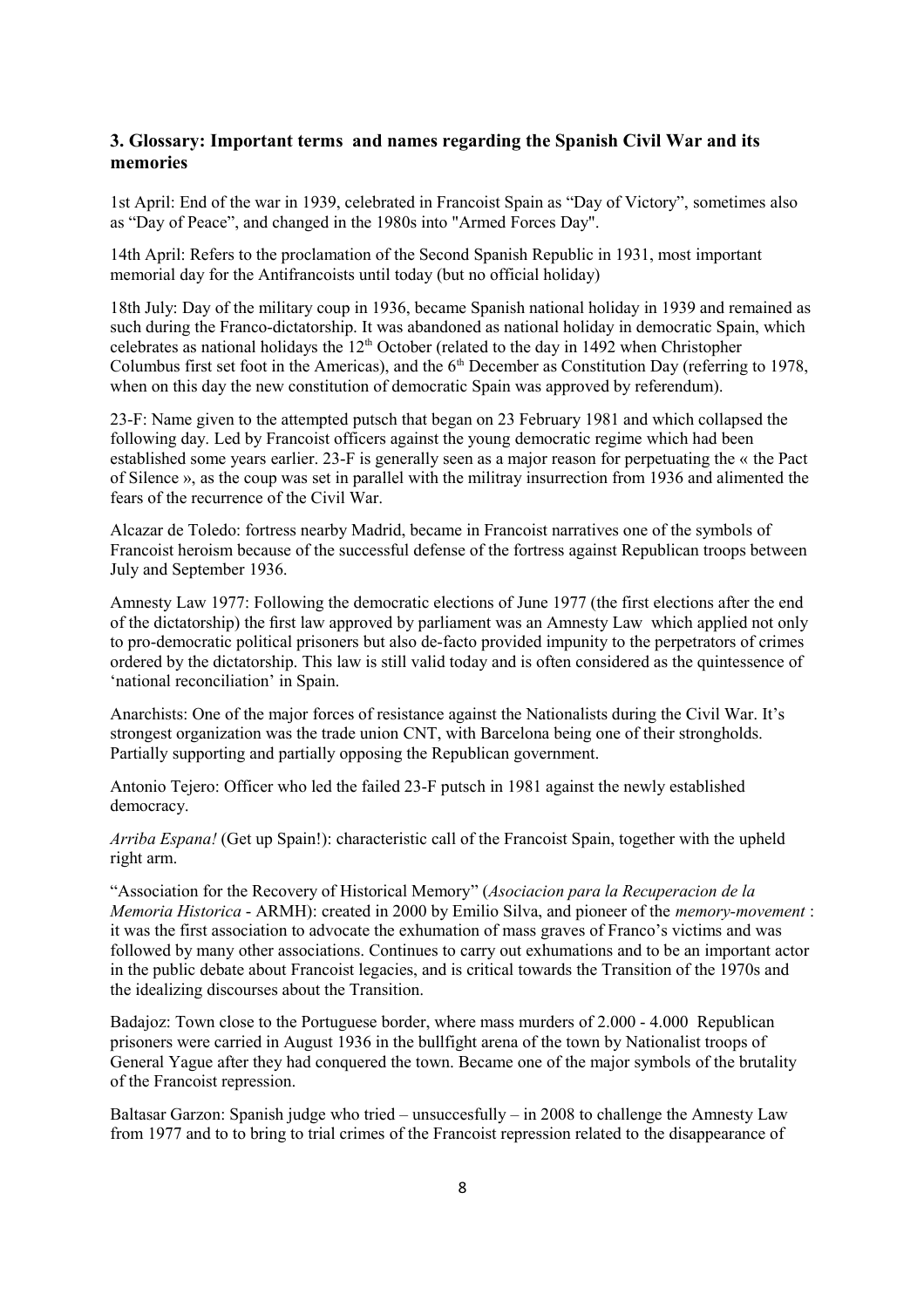tens of thousands of people during Franco-era, and which he qualified as crimes against humanity. His initiative sparked strong political and judicial reactions against him, and he was suspended from judicial activity in Spain in 2010.

Burgos: city in northern Spain and the historic capital of Castile, and base of the Nationalist governments during the Spanish Civil War.

*Caídos por Dios y por España* (Fallen for God and for Spain): Designation used in Francoist Spain for the Nationalists who died during the battles or as victims of the repression by the Republicans during the Spanish Civil War, present for example on numerous memorial plaques placed throughout Spain during the Franco-dictatorship.

Caudillo: "*El caudillo » (The leader)* is the term which officially designated Franco since October 1936, a term similar to *Il duce* for Benito Mussolini and *Der Führer* for Adolf Hitler. Franco kept this designation as term associated to his name during his whole reign. By his supporters, Franco continues to be remembered as *Caudillo*.

CNT - *Confederación Nacional del Trabajo* / National Confederation of Labour : Spanish [confederation](https://en.wikipedia.org/wiki/Confederation) of [anarcho-syndicalist](https://en.wikipedia.org/wiki/Anarcho-syndicalist) [labour unions](https://en.wikipedia.org/wiki/Labour_union) which was long affiliated with the AIT – *Asociación Internacional de los Trabajadores /*International Workers Assoication*.*. When working with the latter group it was also known as CNT-AIT. Throughout its history, the CNT has played a major role in the Spanish labor movement, and also during the Spanish Civil War, where it was one of the major forces against the Nationalists and carried out a social revolution in the territories where it was dominating, as in Catalonia.

Emilio Silva Barrera: Born in 1965, journalist, his grandfather Emilio Silva Faba was murdered by the Nationalists in 1936 and buried along the road, before he was exhumated by his grand son in 2000. One of the founders of the "Association for the Recovery of Historical Memory », and one of the most important voices of the "historical memory"-movement.

*Falange*, in full: *Falange Espanola* ("Spanish Phalanx"): Extreme nationalist political group inspired by Italian fascism, created in 1933 by José Antonio Primo de Rivera, which became one of the pillars of the Nationalist movement against the Republic during the Spanish Civil War. It was merged by Franco in 1937 with traditionalist, clericalist and monarchist groups into one unique organisation under Franco's control, in which the fascism of the Falange was partially counterbalanced by more conservative tendencies, but it remained a crucial political and ideological factor in the *Movimiento Nacional*, especially in the first phase of the Franco-dictatorship.

*Fundacion Nacional Francisco Franco* (FNFF): Created in 1978 in order to keep up the memory of Franco. Presided by the lawyer Jaime Alonso Garcia, one of the main instigators of the judicial investigations against Baltasar Garzon.

*Generalitat de Catalunya*: Catalan term designing the government of Catalonia (today and in the past). The *Generalitat* of Catalonia as an institution was abolished after the victory of the Natonalists in 1939 and was restored during the transition to democracy after 1975.

Guernica: The Basque town of Guernica was bombed in April 1937 by aircraft from Nazi Germany (Legion Condor) and fascist Italy, and became a symbol of the devastation caused by war. The raids constituted one of the first systematic aerial bombing campaigns to be conducted against civilians. Shortly afterwards, Pablo Picasso chose the bombing as topic for the mural painting for the 1937- World's Fair in Paris for which the Republican government had commissioned him.

"Historical Memory" (*Memoria historica*) / "Recovery of the Historcal Memory" (*Recuperacion de la memoria historica)*: Central term within the discourses of the multifaceted memory-movement which, since the 2000s, is challenging the "pact of silence", the equalization of Francoism and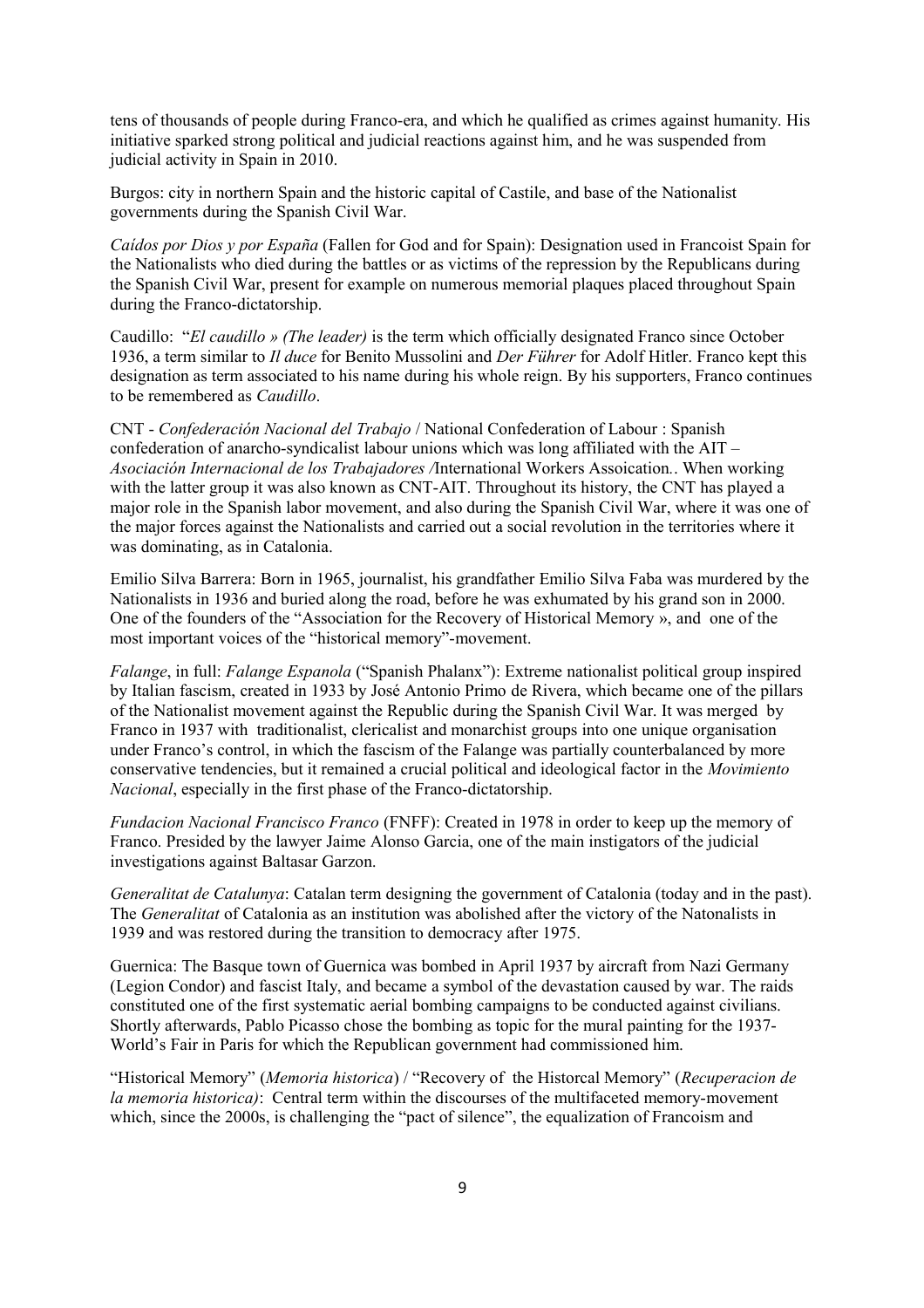Republicanism and/or the one-sided Francoist memory-domination. The term itself is sometimes criticized because mixing history and memory.

Historical Memory Law (*Ley de Memoria Historica*): announced in July 2004 by the PSOE-led government, finally ratified the 26.12.2007, after long controversies and against fierce opposition of the PP. The Historical Memory Law (formally titled "Law 52/2007, which recognizes and expands the rights, and establishes measures in favour of those who suffered persecution or violence during the Civil War and the dictatorship") mainly regulates four different issues: reparations, the exhumation of mass graves, the removal of Francoist symbols, and the question of access to archives. The law has been differently assessed within the *memory-movement*: some see it is an important step, as for the first time the government passed a comprehensive law which tackles the legacies of the Francoist past on different levels, while others see mainly the short-comings: it did not challenge the impunity established by the 1977 Amnesty Law, and left in the hands of civil society actors the exhumation of mass graves (who can apply for state-funding), instead of putting in place a nationally coordinated policy. After its ratification the Law was very cautiously implemented by the PSOE-government. After the return into power of the PP in 2011, the PP-government first lowered and then totally suppressed the budgetary allocations related to the implementation of the Law.

International Brigades: During the Spanish Civil War, the Republicans were supported by numerous international brigades consisting of more than 30.000 volunteers from more than 50 countries, among them nearly 2.000 volunteers from Yugoslavia. They were mainly controlled by the Communist International (Comintern) with the aim to assist the Popular Front government of the Spanish Republic.

José Antonio Primo de Rivera: Founder of the *Falange Espanola*. Executed by the Republican government in November 1936. Became in Francoist ideology a martyr of the "crusade against Marxism », designed by his supportes as *El Ausente* (The Missing One) In 1959 his mortal remains were exhumed and re-interred in the newly erected basilica of the Valley of the Fallen.

Juan Negrin: Moderated socialist leader who became Spanish Prime Minister in 1937, throughout the remainder of the war, and served as premier in exile until 1945. He died in exile in Paris in 1956.

Manuel Azana: Republican politician and last President of the Spanish Republic, died in 1940 in exile in France, buried in the town of Montauban. Important symbol for Republican discourses, since the 1990s also partially honoured by the PP.

May Days: Term which refers to a series of violent clashes beginning of May 1937, when differnet groups of the Republican side engaged each other in street battles in various parts of Catalonia, especially in Barcelona.

*Movimiento (*Movement*)* or *Movimiento Nacional* (National Movement): Central term under which the Nationalist camp under Franco designated itself, especially after Franco's unification of the falangist, traditionalist, clericalist and monarchist groups in one political organization in 1937. After the end of the war, the *Movimiento* remained the central and all-controlling political, sociopolitical and ideological structure of the Franco-dictatorship.

*Movimiento memorialista* / memory-movement: Term designing the numerous initiatives on civil society level which developed since the year 2000, partially in (political) competition with each others, but in general aiming for a revision of the dominant discourses on the past, for a stronger commitment of the state in this field, and for the social recognition of the victims of the Francoist repression.

Nationalists: General term for those who fought against the Second Spanish Republic during the Civil War following the military uprising from July 1936. See also *Movimiento Nacional.*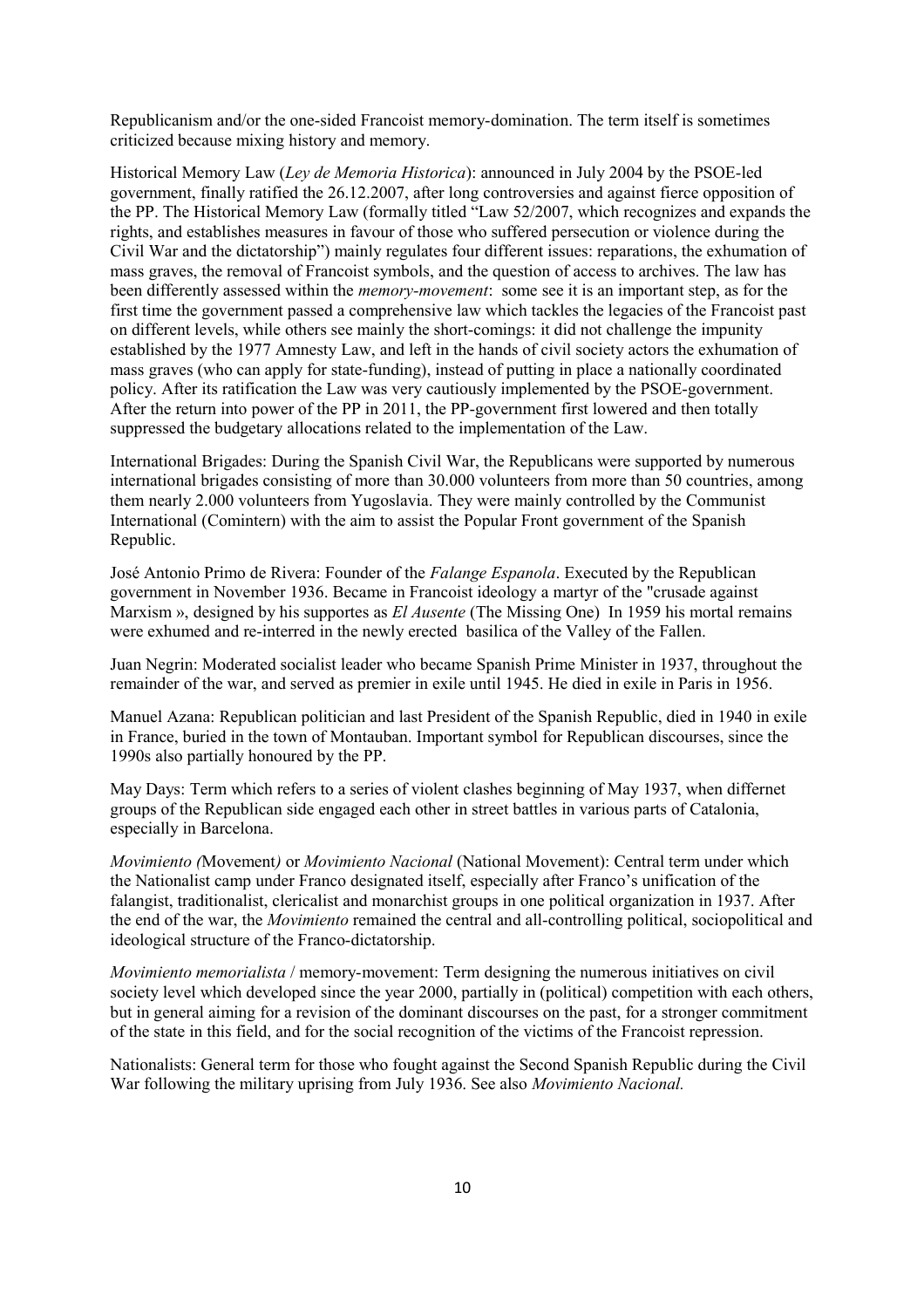*No pasaran* ("They shall not pass"): Republican slogan used during the [Spanish Civil War,](https://en.wikipedia.org/wiki/Spanish_Civil_War) popularized for example by the speech « No pasaran » which *La Pasionaria* Dolores Ibarruri held in1936 during the siege of Madrid.

"Pact of Silence": Term used to describe the dominating political attitude developing after the end of the dictatorship among the Francoist successors and the democratic opposition, and which was continued in the 1980s and 1990s under the PSOE and PP-governments. It is not a formally signed "Pact", more an implicit agreement of government and opposition parties to leave the past behind and to avoid the thorniest aspects of the Civil War and the Francoist repression, with the main argument to upheld social peace. One of its strongest illustrations is the Amnesty Law from 1977.

Paracuellos: Little town nearby Madrid, where in late 1936 were killed more than 2.000 prisoners made by the Republicans (soldiers, falangists, priests, …), who had been evacuated there during the Nationalist offensive against Madrid in November 1936. Became in the Francoist narratives one of the symbols of the "red terror", as *matanzas de Parcuellos*, the "bloodbath of Parcuellos". Until today one of the strongest symbols of the Francoist narrative, upheld for example by the "Association of the families and friends of the victims of the genocide of Paracuellos". It was the only massacre of this amplitude committed by the Republican forces.

*La Pasionara ("The Passionflower"):* Surname of Dolores Ibarruri, member of the Communist Party of Spain, who earned a legendary reputation as an impassioned orator during the civil war. A dedicated follower of consequent Comintern policies, she later became General Secretary of the PCE, a position she held from 1942 until 1960. She returned from exile to Spain in 1977, shortly after the legalization of the PCE, and remained honorary president of the Spanish Communist Party until her death in 1989.

Pio Moa: born in 1948, former member of the PCE, since the 1990s one of the most vigorous public protagonists of neo-Francoist revisionism. Published in 2003 the book "Los mitos de la guerra civil" (The myths of the Civil War) which has become a bestseller and one of the bibles of the Francoists in Spain.

PCE – Spanish Communist Party (*Partido Comunista de España*), became part of the Popular Frontgovernment in 1936. Supported the moderate Republican government against the leftist groups which advocated a social revolution during the civil war. Forbidden during the Franco-dictatorship, legalized again in 1977, when it became one of the political forces supporting the Transition.

PSOE - Spanish Socialist Workers Party (*Partido Socialista Obrero Español* ), one of the main forces in the Popular Front-government during the civil war. Banned by Franco in 1939, legalized again in 1977, the PSOE supported the Transition and the Amnesty Law from 1977, and became until the 1990s, also as a government party, a main pillar of the "Pact of Silence". Under social pressure of the movement for recovery of historical memory the PSOE started to change its position and passed the "Historical Memory Law" in 2007, but remains in general very cautious in dealing with the legacies of the Spanish Civil War and the Franco-dictatorship.

PP -People's Party (*Partido Popular* ): Created in 1989 the PP has become the major conservative party in democratic Spain. Led the government, with Jose Maria Aznar as Prime Minister, from 1996 until 2004, and again since 2011, with Mariano Rajoy as Prime-Minister. Opposed the Historical Memory Law in 2007, arguing for example that exhumations are dividing Spain and are opening old wounds. At a national level, the PP has not yet publicly condemned Franco's dictatorship in an explicit manner. In May 2013 the PP government was also the only party voting against a parliamentary initiative aimed at establishing 18 July as the "day of the condemnation of Francoism".

POUM - [Workers' Party of Marxist Unification](https://en.wikipedia.org/wiki/Workers) (*Partido Obrero de Unificación Marxista),* Dissident communist political party created in 1935, with strongholds in Catalonia. The POUM's independent communist position, including opposition to Stalin, brought it into direct conflict with PCE which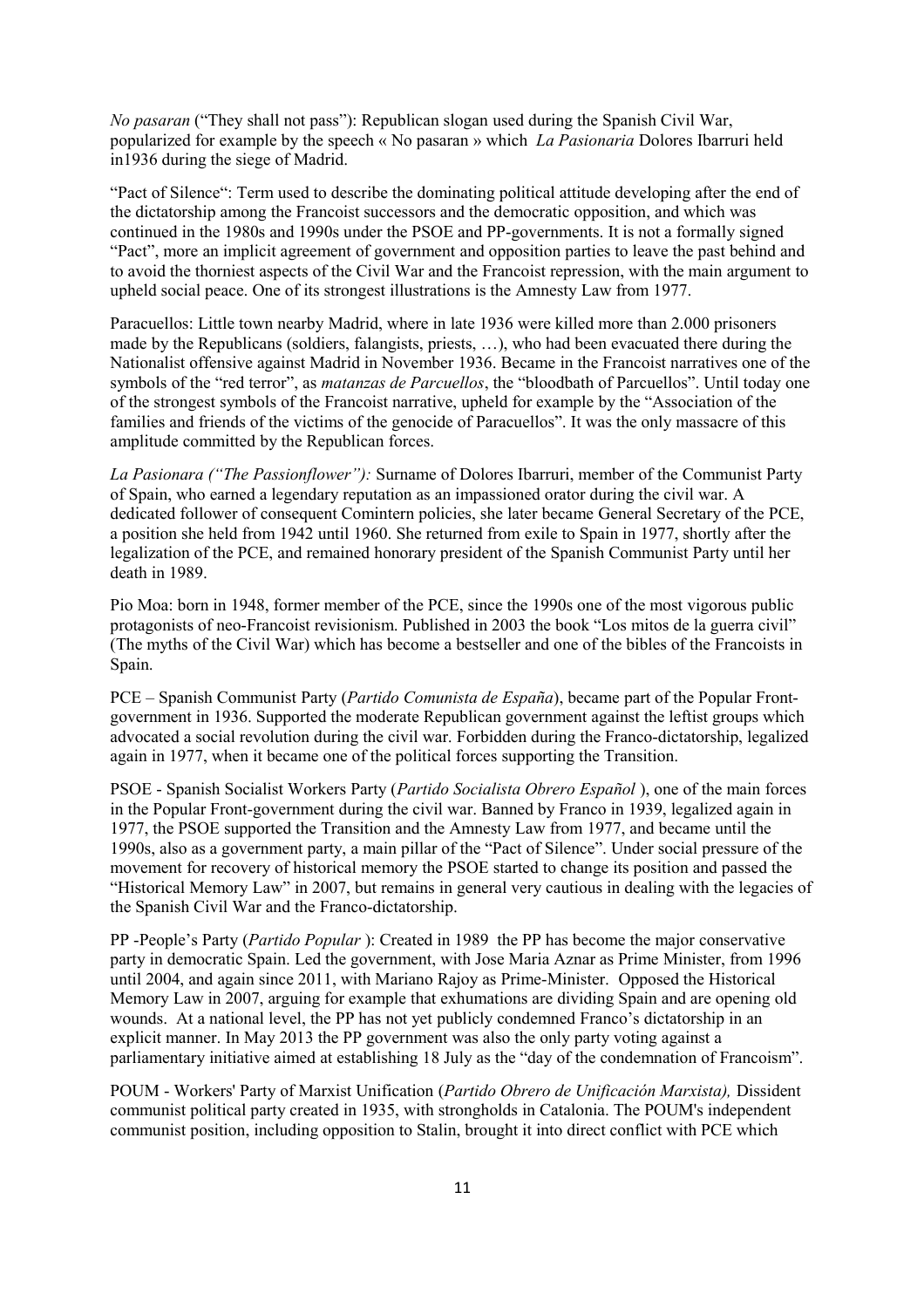remained loyal to the Comintern. The POUM was one of the military and political forces in Catalonia in the war against the Nationalists and in carrying out the social revolution, until it was crushed by the government forces during the May Days 1937 in Barcelona.

*Represaliados*: Term used by the *memory-movement* for the victims of repression of the Francoregime.

Republicans: General term for those who defended the Spanish Republic against the Nationalist forces in the Spanish Civil War, regrouping very different tendencies: liberal and conservative republicans, socialists, communists, anarchists..., partially with very antagonistic positions (also within each group) which led also to violent clashes between them, as during the May Days in Barcelona in 1937. Trade union and workers organisations were especially strong at the beginning of the war in comparison to the republican government.

*Retirada (retreat)* : Term for mass exodus in February 1939 of soldiers and civilians loyal to the government from Catalonia over the Pyrenees towards France, related to the conquest of Catalonia by the Nationalist forces beginning 1939.

Santiago Carillo: during the Civil War President of the United Socialist Youth and member of the "Junta de Defensa de Madrid" against the Nationalists. Accused of being involved in the mass murders of Paracuellos, his exact role remaining unclear and controversial, but he is therefore until today presented in Nationalist narratives as mass-murderer. Became 1960 Secretary General of the exiled PCE, and was from 1977 to 1982 the leader of the legalized PCE, supporting the Transition.

Teruel: Town in Southern Aragon where, following a Republican offensive, one of the major battles of the Spanish Civil War took place, between December 1937 and Februay 1938, with heavy casualties on both sides. The Republicans first succeeded in taking the town, but it was reconquered by the Nationalists some weeks later. The lost battle constituted a heavy blow to the Republicans, morally and materially, and is therefore often considered as an important step towards the final victory of the Nationalists.

The Transition (*La Transición*) : Term which refers to the restoration of democracy in [Spain](https://en.wikipedia.org/wiki/Spain) after the death of Franco in 1975. The Transition began shortly after Franco's death on 20 November 1975, while its completion has been variously said to be marked by the [Spanish Constitution of 1978,](https://en.wikipedia.org/wiki/Spanish_Constitution_of_1978) the failure of [an attempted coup](https://en.wikipedia.org/wiki/23-F) on 23 February 1981, or the electoral victory of the PSOE on 28 October 1982. Criticized today by the *memory-movement* for its refusal to tackle the legacies of the Francorepression, while political parties who organized and supported the Transition contiue to defend it as an exemplary process which allowed the peaceful alternance from dictatorship to parliamentarian monarchy.

*Valle de los Caidos* / Valley of the Fallen: Central Francoist memory site, built nearby Madrid in the 1940 and 1950s by Republican prisoners, inaugurated in 1957, with a basilica and a mausoleum, one of the biggest catholic churches in the world, and where have been buried, between 1959 and 1983, in 491 actions, 33.833 dead of the Civil War, mainly from the Nationalist side, but not only. After his death in 1975, Franco was buried there, and the 20 November, day of Franco's death, became an annual day of pilgrimage by his supporters. The PSOE-government established in 2011 an Expert Commission for the Future of the Valley of Fallen, which developed several proposals, but the new PP-government refused to follow them. Temporarily closed in 2009, the Valley was reopened for visits in 2012.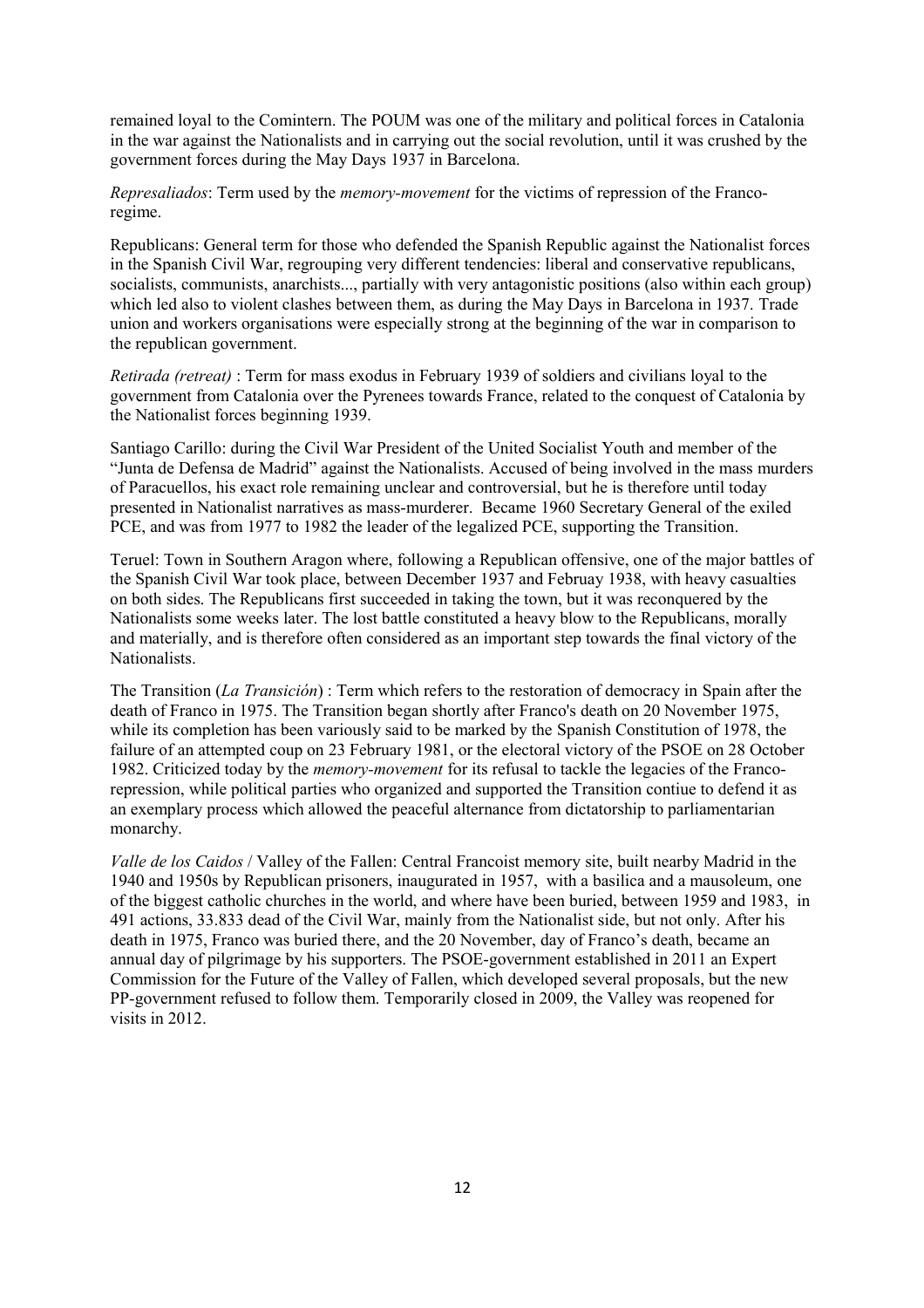#### **4. Infos and links about the sites we will visit**

→ The **Ciudad Universitaria de Madrid (University City of Madrid)** is a large university campus built in Madrid between 1929 and 1936, when the Spanish Civil War began. Its scenery and architecture condenses a long span of the history of 20th century Spain: It offers insights into the modernizing projects of the 1920s and 30s, the turbulence of the Civil War, the consolidation and evolution of Franco's dictatorship, and the subsequent transition to democracy. The university campus became a field of battle in the Civil War, and, after the Nationalist victory, a landscape of ruins that have since undergone several phases of reconstruction. When looking closely, the scars of war can still be spotted: shrapnel in the granite plinth of the Faculty of Pharmacy, bunkers in the Parque del Oeste, and the remains of trenches. The victors also left their mark on the campus, as can be clearly seen when confronted with the Franco-era 49 meter-high Victory Arch, built to celebrate the victory of the Nationalists against the Republicans during the Civil War. - Every day, hundreds of thousands of people – mainly students – pass through the Ciudad Universitaria of Madrid. More info about the Ciudad and current memory debates in Madrid more in general: <https://www.theguardian.com/commentisfree/2013/jun/06/madrid-history-anti-fascist-resistance>

(Article in the *Guardian* from 2013 about the planned removal of a monument to the International Brigades which had been placed on the University Campus some years earlier) [https://www.youtube.com/watch?v=3zNEe9lTd\\_c](https://www.youtube.com/watch?v=3zNEe9lTd_c) (Report from France 24 in 2016 about current memory controversies in Madrid and elsewehre in Spain, and which talks also about the Valley of the Fallen)

→ *Valle de los Caídos* **(The Valley of the Fallen)**, the most important Francoist memory site, and the most controversial one, built in the 1950s nearby Madrid, where the remains from more than 30.000 mainly nationalist soldiers have been buried, and in 1975 also Franco himself. In May 2011, the PSOE-led government created an 'Expert Commission for the Future of the Valley of the Fallen', composed of eleven experts; five months later, the Commission submitted a report with several recommendations, all of which except one – the relocation of the remains of Franco in a private cemetery – were agreed upon by all of its members. But the PP-government which came into power in 2011 has so far not implemented these recommendations.

We will be introduced ans guided through the site by the anthropologist Paco Ferrandiz, who has been a member of the Expert Commission.

More info about the Valley of the Fallen:

 [http://elpais.com/elpais/2015/01/16/inenglish/1421412080\\_290015.html](http://elpais.com/elpais/2015/01/16/inenglish/1421412080_290015.html) (*El Pais*-article in English from 2015)

<http://www.bbc.co.uk/programmes/p0512v5k>(BBC-radio-report from May 2017, including statements from Paco Ferrandiz with whom we will visit the Valley)

[http://www.aljazeera.com/indepth/features/2015/02/spain-monument-franco-divisive-reminder-](http://www.aljazeera.com/indepth/features/2015/02/spain-monument-franco-divisive-reminder-150203122215875.html)[150203122215875.html](http://www.aljazeera.com/indepth/features/2015/02/spain-monument-franco-divisive-reminder-150203122215875.html) (*Al Jazeera*-article from 2015)

<http://www.bbc.com/news/world-europe-14189534>("Fate of Franco's Valley of Fallen reopens Spain wounds": article in BBC-News from 2011)

<http://spanishsabores.com/2012/03/25/visiting-valle-de-los-caidos-valley-of-the-fallen-spain/> (Personal impressions from a Spanish travel guide)

[https://www.theguardian.com/world/2017/may/11/its-shameful-for-francos-victims-spanish-mps](https://www.theguardian.com/world/2017/may/11/its-shameful-for-francos-victims-spanish-mps-agree-to-exhume-dictator)[agree-to-exhume-dictator](https://www.theguardian.com/world/2017/may/11/its-shameful-for-francos-victims-spanish-mps-agree-to-exhume-dictator) (Article in the *Guardian* from May 2017 about a vote in Spanish Parliament asking to remove Franco's remains from the Valley of the Fallen)

→ **Belchite**: The battle of Belchite in Autumn 1937 was part of the Republican Army's major offensive in Aragon against Franco's troops ; the Republican forces, including International Brigades, took Belchite after two weeks of heavy fighting which left the little town heavily destroyed and several thousands killed. Belchite was reconquered by Nationalist troops in April 1938. After the nationalist victory in 1939, Franco gave to the town the epiteth "Heroica", and Belchite became in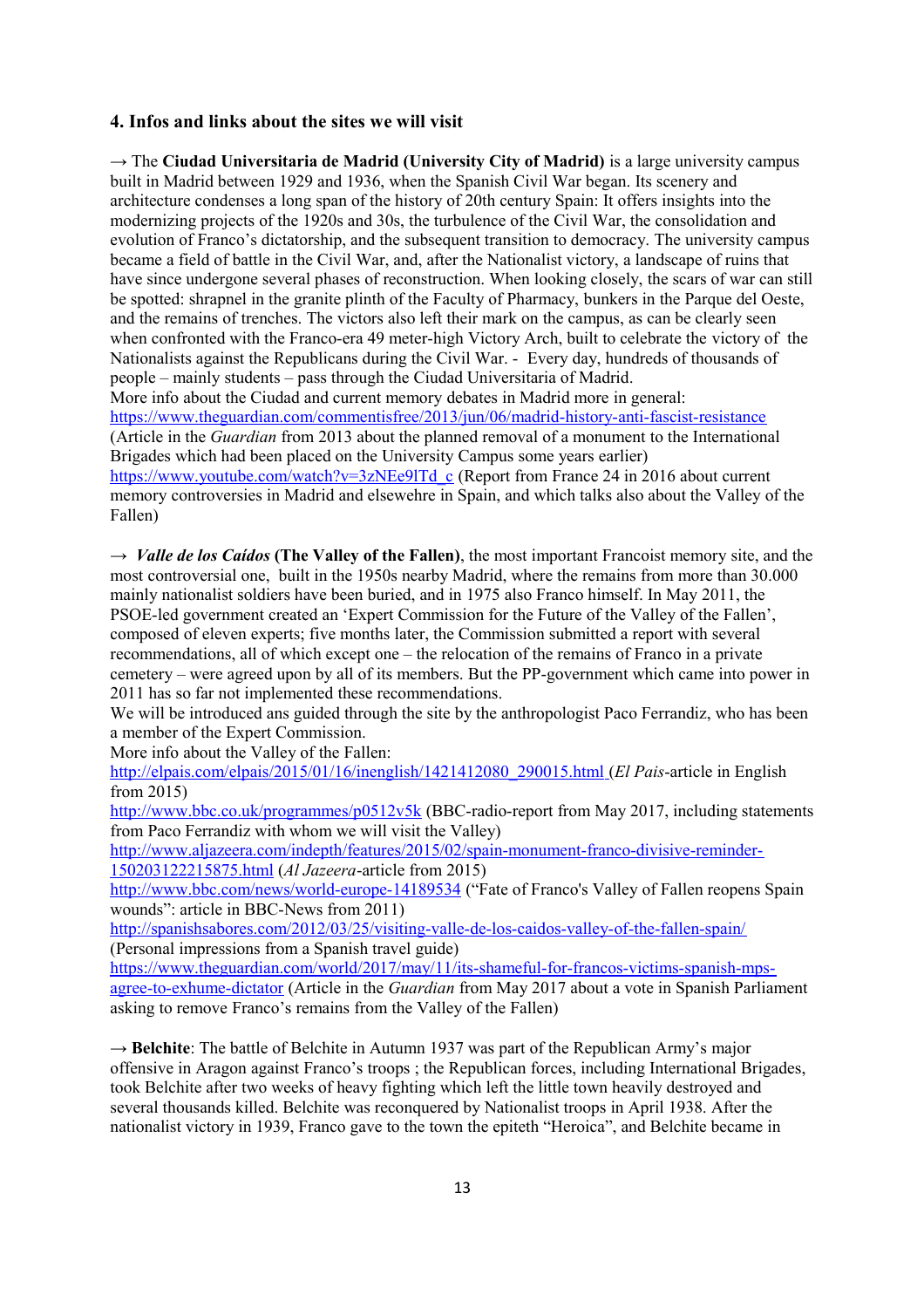Francoist narratives a symbol for heroic defense against communism. The town was left destroyed, intended to be a reminder of the damage wrought by the forces of communism on Spain, while Republican prisoners were forced to build a new town next to the ruins. The old town of Belchite remains a ghost town until today while there are ongoing discussions what should happen with this site. More info:

<https://historycompany.co.uk/2012/09/05/what-franco-wanted-us-to-see/>("What Franco wanted us to see", article from 2012)

 $\rightarrow$  **Barcelona**: Catalonia and its capital Barcelona has been one of the strongholds of the Republican camp during the Spanish civil war, with a particular strong influence of anarchist movements, and which became internationally known for example through George Orwell's "Homage to Catalonia" (first published in 1938). In Barcelona we will visit various memory sites within the town which are linked to the history of the Spanish Republic, the Civil War and the Franco-dictatorship. Many examples can be found on the website:

<http://www.memoriabcn.cat/index.php> from the NGO *Associació Conèixer Història* (Knowing History Association) coordinated by Oriol. About memory sites in Barcleona see also Oriols article "The recovery of memory sites in the city of Barcelona" from 2015, which you can access as pdfdocument here:

[http://europeanmemories.net/publications/book-travelling-europe-interdisciplinary-perspectives-on](http://europeanmemories.net/publications/book-travelling-europe-interdisciplinary-perspectives-on-place-and-space/)[place-and-space/](http://europeanmemories.net/publications/book-travelling-europe-interdisciplinary-perspectives-on-place-and-space/)

Besides Oriol, our other tour guide through Barcelona will be Nick Lloyd who is also regularlry organizing memory walks through Barcelona and who wtote the book "Forgotten Places. Barcelona and the Spanish Civil War". You can find a review of the book here:

[https://carolineangusbaker.com/2016/05/19/spain-book-review-february-forgotten-places-barcelona](https://carolineangusbaker.com/2016/05/19/spain-book-review-february-forgotten-places-barcelona-and-the-spanish-civil-war-by-nick-lloyd/)[and-the-spanish-civil-war-by-nick-lloyd/](https://carolineangusbaker.com/2016/05/19/spain-book-review-february-forgotten-places-barcelona-and-the-spanish-civil-war-by-nick-lloyd/)

See also:

<https://www.theguardian.com/travel/2012/jul/22/barcelona-spanish-civil-war-travel>

→ The *La Model***-prison in Barcelona** was opened in 1904 and closed some months ago, in June 2017. During the Civil War military personnel implicated in the coup, fascists and right-wingers were held in this prison, and after the May Days in 1937, also militants from CNT, FAI and POUM. With the entry of Franco's troops into Barcelona on 26 January 1939, it became a center of the Francoist repression policy, and thousands accused of being hostile to the new regime were imprisoned here. It remained a symbol of Francoist repression for the following decades, with "common criminals" and political prisoners being detained here, and executions being carried out also in the late years of dictatorship. In recent years, several associations of former prisoners and historians have requested that a memorial on repression under Franco and the fight for freedoms should be established at the Model prison after the closing of the penitentiary.

More info:

[http://www.catalannews.com/society-science/item/la-model-prison-a-symbol-of-francoist-repression](http://www.catalannews.com/society-science/item/la-model-prison-a-symbol-of-francoist-repression-is-shut-down-in-barcelona)[is-shut-down-in-barcelona](http://www.catalannews.com/society-science/item/la-model-prison-a-symbol-of-francoist-repression-is-shut-down-in-barcelona) (Article from "Catalan News" from 8.6.2017)

[http://europeanmemories.net/projects/participatory-process-of-transformation-of-the-model-prison-in](http://europeanmemories.net/projects/participatory-process-of-transformation-of-the-model-prison-in-a-culture-and-memory-space/)[a-culture-and-memory-space/](http://europeanmemories.net/projects/participatory-process-of-transformation-of-the-model-prison-in-a-culture-and-memory-space/) (about EUROM's call for a participatory process to transform a part of the prison into a space of Culture and Memorial)

→ Our working venue in Barcelona will be the **El Born Cultural and Memorial Centre** in the centre of the city, created by the Barcelona City Council as a space "to encourage and promote the remembrance of local and national events, as well as those affecting communities around the world". The Centre is housed in a building that was formerly El Born market, which opened in 1876. More info :<http://elbornculturaimemoria.barcelona.cat/en/the-center/>

→ **Memorial-Museum of Exile (MUME) in La Jonquera** (nearby French border): Inaugurated in 2008, the site is focusing on the one hand on museum work, in the form of permanent and temporary